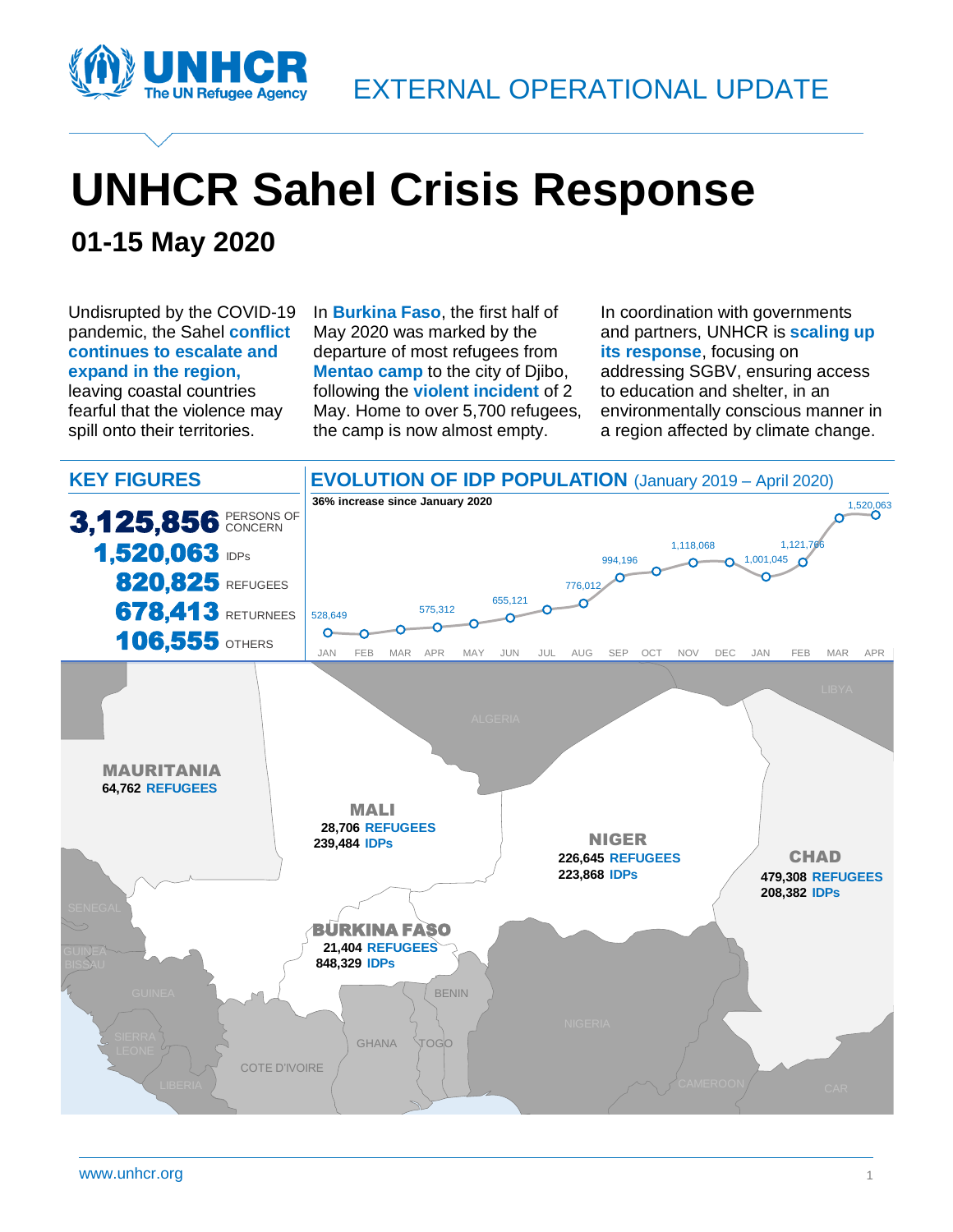

### OPERATIONAL ENVIRONMENT

#### **Political and security developments**

- The **Sahel** continues to grapple with a dire humanitarian situation exacerbated by the impact of COVID-19 combined to the pre-existing challenges faced by the region. Despite increased international military support, the conflict continues to escalate, uninterrupted by the pandemic, especially in the Liptako-Gurma.
- **EXECT In Burkina Faso**, the security situation remains extremely critical especially in the Sahel, Nord and Est regions, where armed groups organized several ambushes against security forces causing the death of at least 15 soldiers in the first half of May 2020. Many civilians have also been killed during the counterinsurgency operations organized by the National Security Forces (NSF) and Koglweogo self-defence groups in response to these attacks. Refugees and IDPs are directly impacted by this climate of violence. On 2 May, anti-terrorist units entered the camp of Mentao near the city Djibo and searched several houses after an attack on soldiers earlier that day. Over 30 refugee men and boys were beaten by government forces. Although it is contested by the authorities, some refugees declared to have received an ultimatum to leave the camp in the next 72 hours. UNHCR issued a press statement condemning the violence and ensured the victims of the incident received medical support at the health centre in Djibo. The Government expressed its regrets about the incident and announced the opening of an investigation. Denying any ultimatum, authorities reiterated its determination in ensuring the respect of the civilian character of the refugee camps and to guarantee international protection and the respect of the rights of refugees on its territory. The Government also committed to strengthen security in the refugee camps while working on the relocation of refugees from Mentao to a safer area in coordination with UNHCR and all relevant actors.
- In **Niger**, in the Tillabery region, several incursions by jihadist groups targeted villages near the Malian border killing at least 20 civilians. These attacks reflect a willingness of these groups to demonstrate their strength in the area after significant setbacks against governmental forces and their allies. Looting shops, stealing cattle, the attackers forced the inhabitants of the villages to leave adding to an already dramatic internal displacement situation in the region and putting additional strain on fragile, overwhelmed host communities.
- Adding to an already complex situation, the **Sahel** has also seen clashes between local jihadist and insurgent groups since the beginning of May 2020. This growing tension between competing armed groups affiliated to the Al-Qaeda and the Islamic State risk further destabilizing an already fragile region and fueling conflict, violence and instability beyond the Sahel. On May 11, a joint operation was launched by **Cote d'Ivoire** and **Burkina Faso** against jihadist armed groups near their shared border. This new development indicates that jihadist groups have been strengthening and expanding their range of operations, leaving coastal countries fearful that the violence may spill onto their territories.
- To reduce the impact of the COVID-19 pandemic on their economies and to address the growing risk of a food crisis in the region, the countries of the Sahel are progressively easing the preventive measures put in place to curb the spread of the virus. Among other measures, the Government of **Burkina Faso** reopened the main markets in Ouagadougou, lifted the quarantine on over 15 cities, reinitiated inter-city public transportation and initiated the progressive reopening of mosques as of 2 May and of schools from 11 May for the classes who have exams this year. On 9 May, the Government of **Mali** lifted the nationwide curfew imposed since 25 March. In **Niger**, the Government has also lifted the lockdown on the city of Niamey and authorized the reopening of mosques on the condition that certain preventive measures were followed including respecting social distancing and the use of mouth masks and hydroalcoholic gel.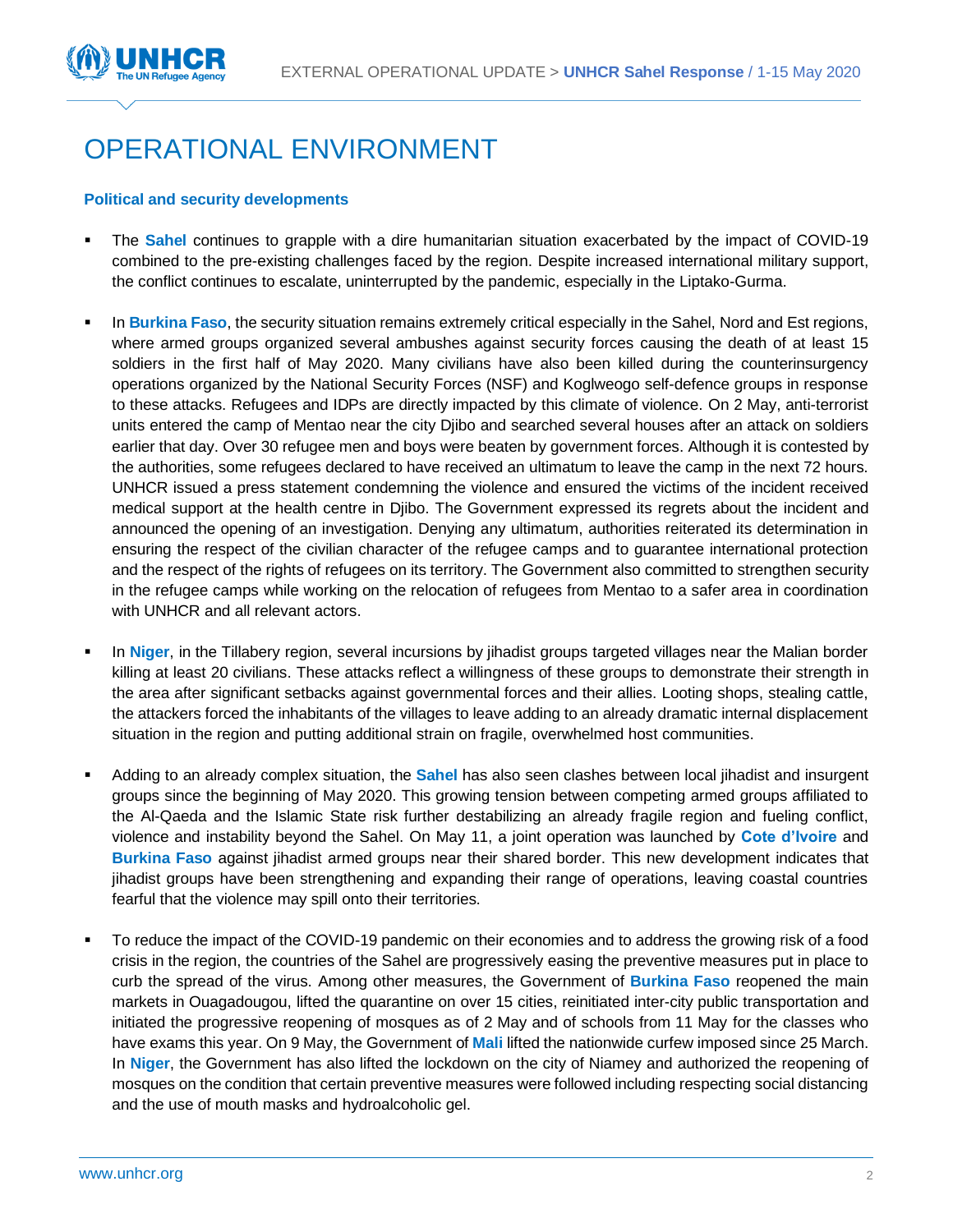

### **Population Movements**

- The border closures imposed by the Sahel countries in response to COVID-19 continue to impact the voluntary repatriation processes from Burkina Faso and Niger to Mali. However, despite these restrictions, population movements continue in the Sahel within countries and across borders, triggered by ongoing violence and the dire humanitarian situation.
- In **Burkina Faso**, the first half of May 2020 was marked by the departure of most refugees from Mentao camp to the city of Djibo, following the violent incident of 2 May (mentioned above). The camp, which was home to more than 5,700 refugees, is now almost empty. The families who have opted for voluntary return to Mali are requesting an exceptional opening of the border and the facilitation of the return by UNHCR and the Governments of Burkina Faso and Mali. The others are awaiting relocation to a safer location. UNHCR and its partners have removed valuable assets to prevent theft or damage.
- **Mauritania** continues to host the largest number of Malian refugees in the Sahel, with a total of 62,508 individuals, as of end of April 2020. Since early March and the tightening of border controls due to the COVID-19 proliferation, refugee arrivals have been significantly reduced. The few refugees who have arrived were placed in quarantine and tested for COVID-19 before being allowed to enter the country.



*Malian refugee women part of the VRPC group during the IVD celebrations in Bassikounou (South-east Mauritania) ©UNHCR/Viola E. Bruttomesso/December 2019*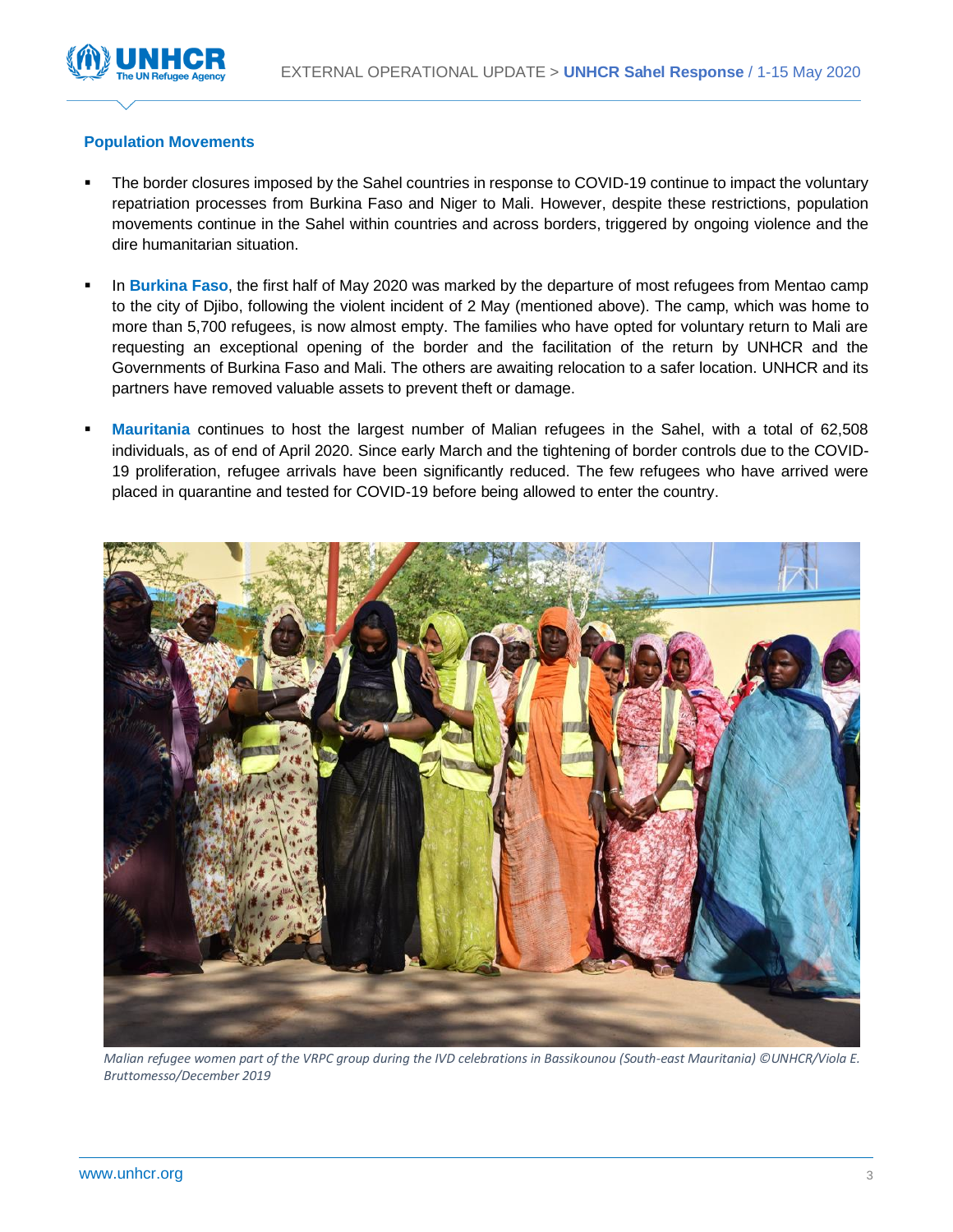

In Mali, UNHCR and its governmental partner, the National Commission in Charge of Refugees (CNCR) continued the registration of Niger refugees newly arrived in Menaka region, in the northeast of the country. As of 13 May, there were some 2,168 registered individuals, bringing the total number of Nigeri refugees in Mali to 3,192 individuals. As of 15 May, the CNCR conducted an initial registration of 1,384 new Burkinabe refugees, in Mopti region, in central Mali, with the support of UNHCR. A UNHCR registration mission is being planned to complete the registration process and confirm these figures. Finally, as at 5 May, UNHCR and its partners registered 4,880 returnees from Burkina Faso, mainly in Gao and Timbuktu regions.

### **Protection Monitoring**

- In partnership with the Danish Refugee Council, UNHCR is spearheading the Project 21, a harmonized regionalwide protection monitoring system. DRC and UNHCR jointly organized successful online training for monitors in Mali and Niger. The system has been jointly developed by UNHCR and DRC, adapted to COVID-19 pandemics, and consulted with 20 protection monitoring actors in the pilot countries as well as at regional level for their feedbacks. This transnational project aims to bring evidence-based understanding of the protection environment, risks and needs, which allows protection actors to align protection interventions, to conduct regional advocacy, and to better coordinate protection activities. The three-months pilot phase will be followed by the system review period to prepare for an implementation in wider region. Findings and analysis will be shared monthly in summary snapshots and quarterly in narrative reports. DRC and UNHCR hope to make this project as participative as possible with more protection actors.
- In **Burkina Faso**, UNHCR is closely monitoring the protection and security situation. In the Sahel Region, due to limited access, UNHCR continues its protection monitoring activities through the various partners. According to the NGO ICAHD, protection monitoring activities carried out during the first half of May 2020 allowed for the identification and documentation of eight hundred and fifty-one (851) cases of violations in the Centre Nord region, including threats to freedom and security; attacks on physical or mental integrity; violations of children's right, right to life and right of property, amongst others. The monitoring activities led to the identification of 695 people with specific needs, including women heads of households and pregnant women, amongst others. Twelve were provided with food, dignity and infant kits. The other cases will receive support in the next days.
- In **Chad**, UNHCR continues to monitor the protection environment which has been negatively impacted by COVID-19 with the preventive restriction on movement hindering humanitarian assistance and services. Protection monitoring has been particularly impacted by the ongoing military operations in the Lake Chad Basin where all telecommunications have been cut after it was declared an active war zone after deadly attacks on government forces on 25 March 2020.
- In **Mali**, UNHCR's protection monitoring reported some 180 security incidents, including 32 in Gao, 91 in Mopti, 42 in Segou and 15 in Timbuktu in the first half of May 2020. The five most reported types of incidents were related to violation of property rights; violations of physical and/or psychological integrity; violation of the right to freedom and to the security of the person; the right to life and Sexual and Gender-Based Violence.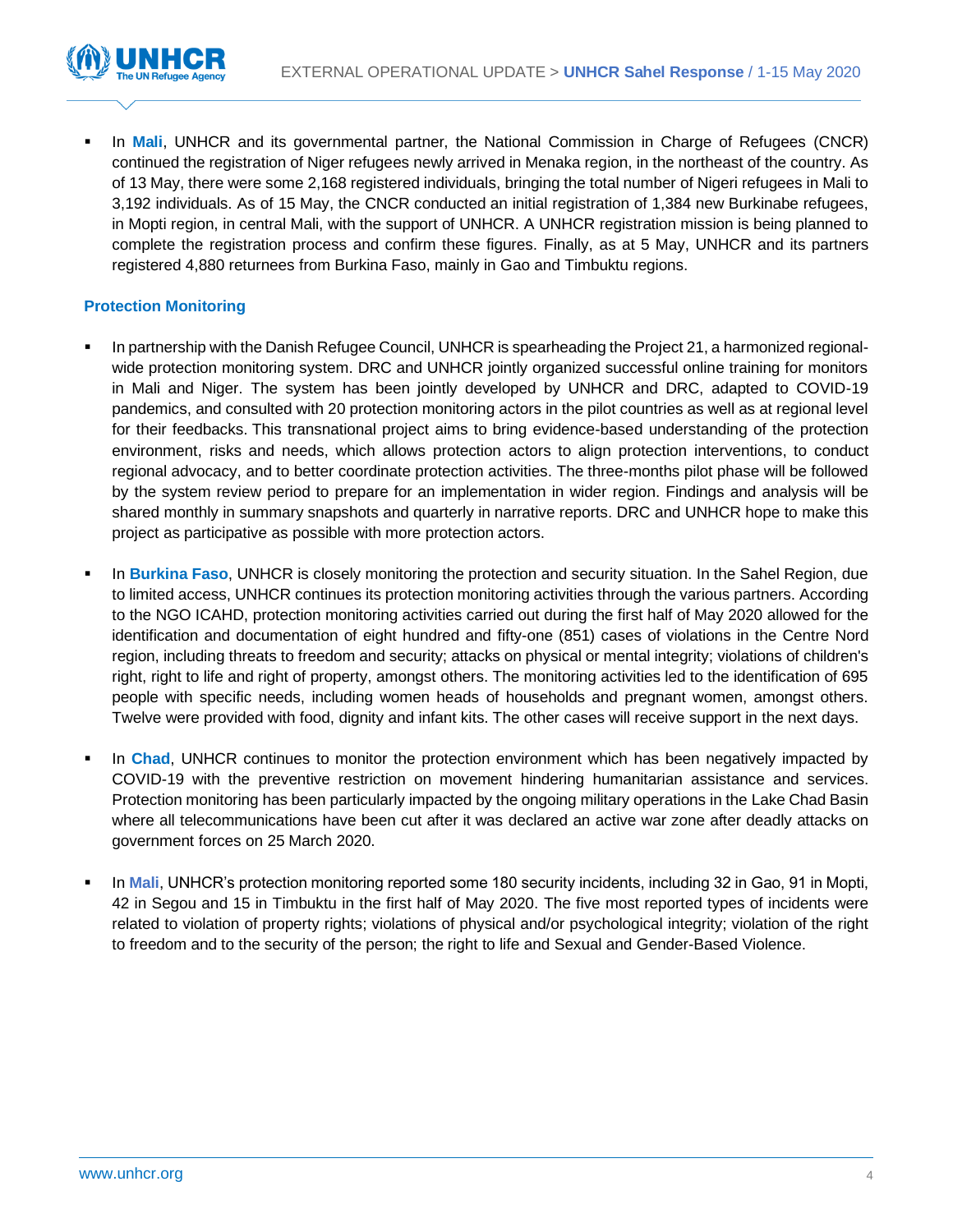

## UNHCR RESPONSE

### **Covid19**

- To address the new challenges created by the COVID-19 in the Sahel, UNHCR Operations are strengthening national healthcare systems, WASH structures and services in the main hosting areas and expanding livelihoods opportunities and cash assistance to help mitigate the negative socio-economic impact of the pandemic on refugees and IDPs.
- **EXECT** In Burkina Faso, in its efforts to reinforce the WASH systems and combat COVID-19 in the main refugee and IDP hosting areas, UNHCR and partners continued their distribution of hand-washing stations, soaps and masks in the eight targeted regions to date. The Office has also supported local health authorities to strengthen their infection prevention and healthcare response, through the provision of medicines, medical equipment and supplies. On 8 May, UNHCR has donated medicine and pharmaceutical products worth 9 million FCFA to the Regional Committee for the Management of Epidemic in Ouahigouya. In Dori, UNHCR and its partner VSF-B, have begun the production of the second tranche of masks. Of the 8,500 masks to be produced, 3,500 will be made by refugees and host communities. In regions heavily affected by forced displacement and conflict, these interventions not only aim at addressing the needs of affected populations but also to preserve the peaceful coexistence between IDP, refugee and host communities.
- In **Chad**, in N'Djamena, UNHCR donated 30 computers and modems to the National surveillance team as part of its support to the national coordination effort for prevention and response to the pandemic. About 100 healthcare providers from 11 camps in the Ouaddai and Wadifira Provinces, were trained early May on the prevention, treatment and epidemiological surveillance of COVID-19. Furthermore, more than 2000 reusable COVID-19 protective masks were produced by the Farchana professional training center and Refugees in DAR ES Salam Camp, with the financial support of UNHCR's partner Lutheran World Federation (LWF) and UNHCR for refugees and internal displaced persons.
- In Mauritania, UNHCR has distributed cash for social protection to over 1,000 refugee households (some 2,500 individuals) living in the urban areas of Nouakchott and Nouadhibou. Through UNHCR's outreach, hard-toreach and marginalized refugee families were identified and prioritized to receive this cash assistance. These vulnerable households were facing eviction and inability to meet their most basic needs including water, food and hygiene products, having lost their jobs, mostly in the informal market because of the COVID-19 related measures. The assistance is being tremendously appreciated by the beneficiaries.
- In **Mali**, COVID-19 sensitization sessions continue in Timbuktu, Gao and Mopti, as part of the COVID-19 emergency project implemented by UNHCR's partner AMSS. Parallelly, distributions of sanitary kits and tools to control the spread of the pandemic continue, benefitting both displaced populations and public health structures.
- In Niger, in the Tillabery and Tahoua regions, UNHCR's field offices continue to support the Ministry of Health and local authorities to identify sites to isolate and treat potential COVID patients. Meanwhile, the rehabilitation and extension of existing health structures are ongoing, and they will soon be operational. Tahoua has opened the first isolation center outside the capital this week for which UNHCR has donated 40 Refugee Housing Units for potential patients. In Tillabery, the health center constructed by UNHCR has been retained as key site. In Ouallam and Abala, prevention continues. Each refugee has received 4 pieces of soap. In all refugee hosting areas, UNHCR and partners have continued to raise awareness on good hygienic practices. UNHCR also continued to train refugee women and girls across the country in the production of hygiene products, including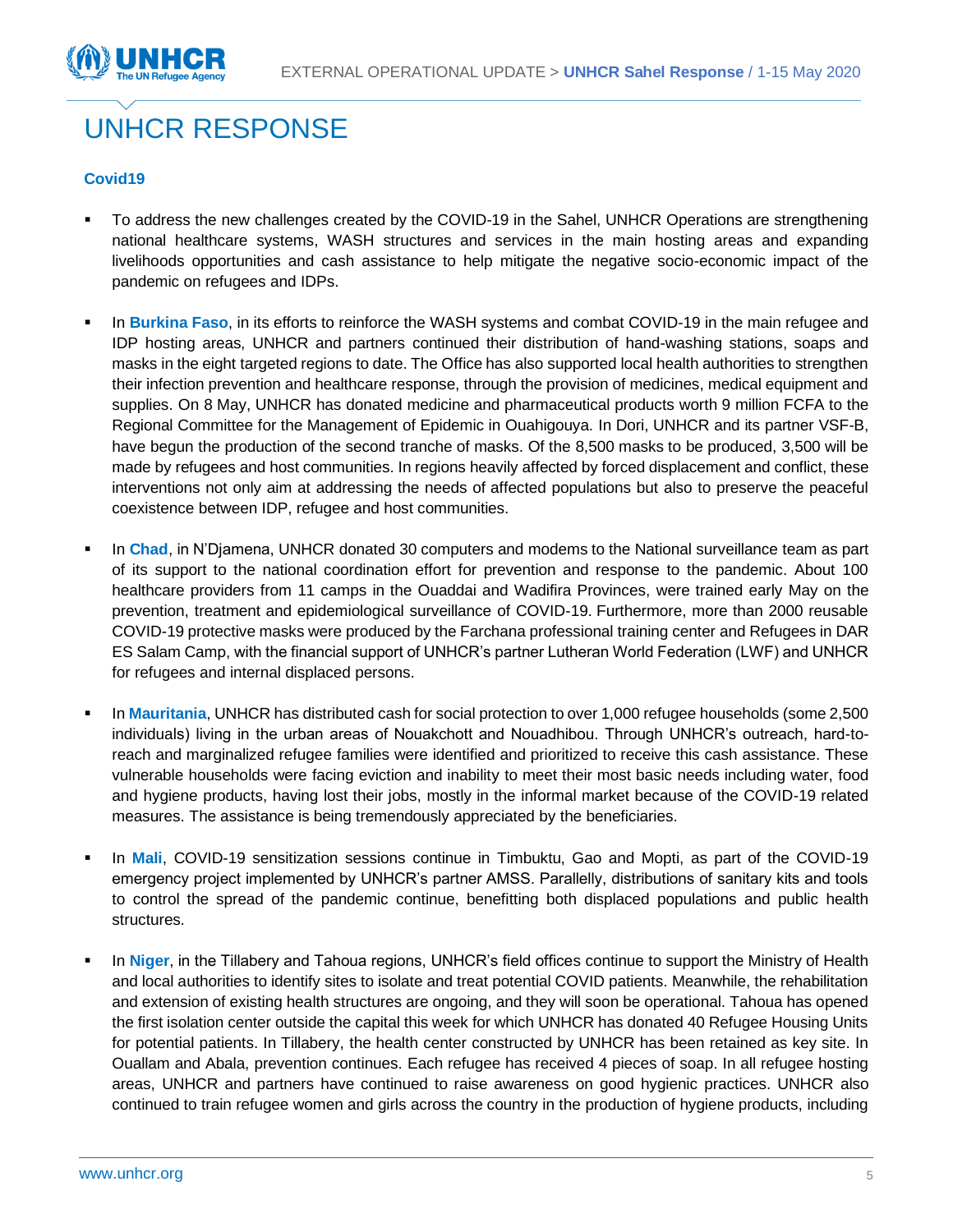

bleach, liquid soap and antiseptic soap, in partnership with the NGO Forge Arts. The production will be soon distributed among refugees, IDPs, and to vulnerable households within host communities and local hospitals in areas affected by the virus. The effort of refugees and IDPs in Niger to be part of the response to COVID-19 continues stronger than ever.

### **Shelter and Core Relief Items**

In many parts of the **Sahel**, refugees and IDPs are often residing in overcrowded camps and sites, or among host communities under precarious conditions across historically underserved areas. Due to poverty, many people resort to building precarious shelters with tree branches or cardboards and are thus deprived of privacy and exposed to theft and violence. In these dire living conditions, with limited access to water and hygiene facilities, forcibly displaced persons are often unable to apply the most basic preventive measures such as social distancing and handwashing, exposing themselves to heightened risks of contamination as COVID-19 spreads towards major hosting areas. To address this issue, UNHCR operations are implementing targeted shelter interventions and the distributions of core relief items and exploring ways to decongest the most affected hosting areas in coordination with the national and local authorities.



*Soap production by refugee in Niger as part of UNHCR's COVID response. ©UNHCR/Jean-Sebastien Josset*

In **Burkina Faso**, refugees from Mentao who have self-relocated to Djibo are lacking resources and some are selling their food to pay their rent. The overcrowded shelters represent protection risks and make basic preventive measures against COVID-19 impossible. UNHCR is exploring the possibility for a prompt relocation or for the provision of cash-based assistance for the rental of houses to reduce the promiscuity until more durable solutions (i.e. relocation or voluntary return to Mali) are found. During the reporting period, 6,463 refugees benefitted from the food distribution for March and April, which was completed in Djibo. Heavy rains in Kaya and Kongoussi in the Centre Nord region of the country led to some floods in IDPs sites in the late April. An inter-agency assessment by UNHCR, UNICEF, OCHA confirmed that some 1,239 individuals were impacted in Kongoussi and identified a site for relocation. In collaboration with regional authorities, UNHCR and its partner NRC provided shelter and NFI assistance to some of the families who suffered loss / damage of their accommodation. In Kongoussi, some 80 families of 652 individuals, were relocated to the identified site, where UNHCR constructed 80 RHUs. These families also each received an NFI kit, including blankets, matrasses, mosquito nets, jerry cans, buckets and kitchen sets. Similarly, UNHCR teams distributed 177 plastic sheets to the 59 affected families in sites in/around Kaya. With the rainy season fast approaching, UNHCR and other agencies continue their advocacy for the relocation of families living in flood prone areas to safer areas. In the Sahel Region, UNHCR, as the lead of the Protection Cluster, has brought together a committee for the development of a contingency plan to relocate IDPs and other populations at risk of floods.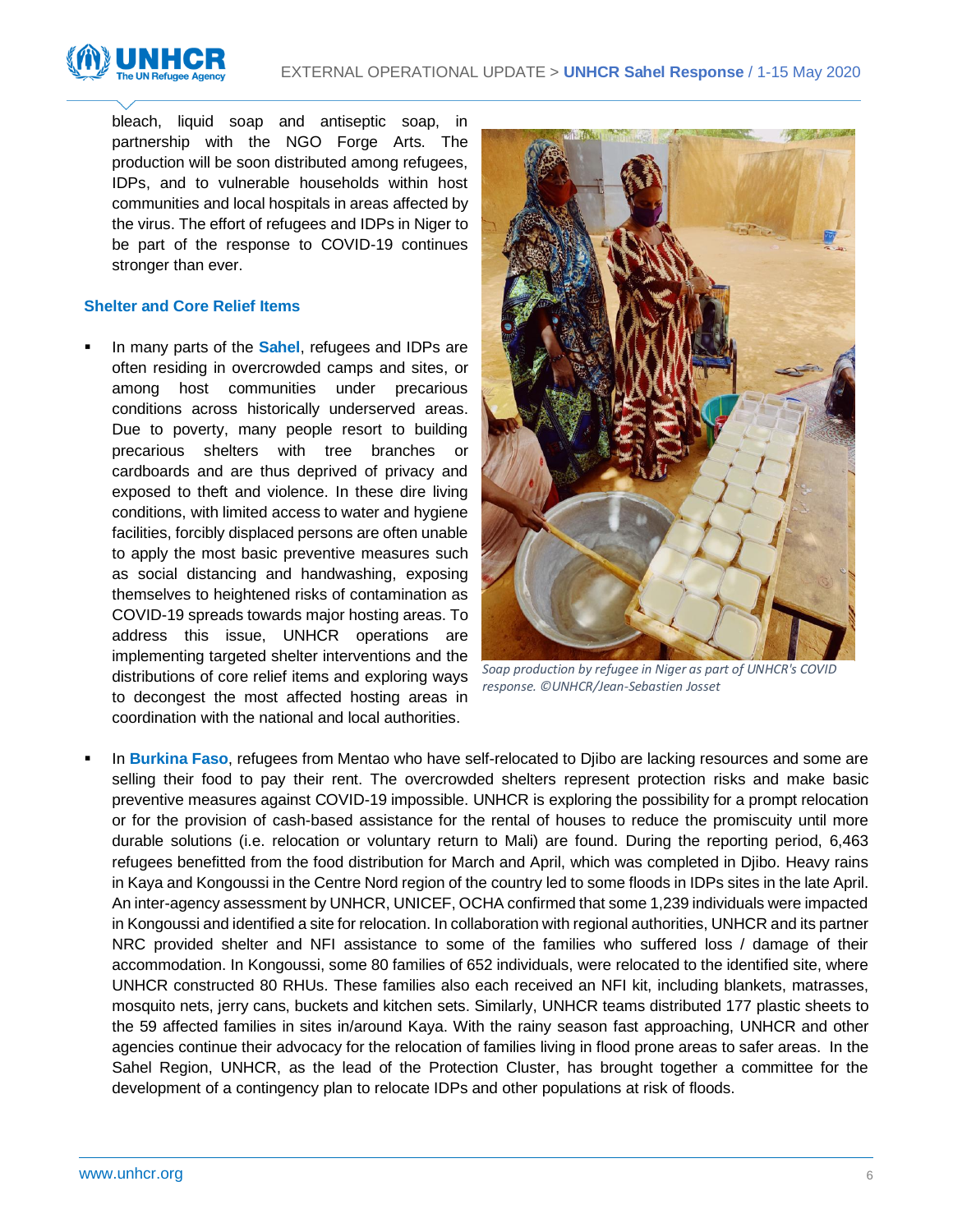

- In **Chad**, UNHCR received CERF funding for the construction of 900 shelters and the distribution of NFIs to 3651 households. The implementation of the CERF project is in progress and at the end of April, UNHCR had complete 40 shelters and distributed critical relief items to 1,000 families in Amma relocation site for the IDPs from Diameron.
- In Mali, UNHCR has continued to support the IDPs and refugees temporarily relocated to the Mabile site for internally displaced persons after fire destroyed Faladie site on 28 April in Bamako. In collaboration with the Malian Government and the humanitarian community in Mali, UNHCR provided shelters and distributed NFIs, charcoal and handwashing kits. UNHCR is also supporting the over 150 Burkinabe refugees who decided to remain in Faladie site despite the difficult conditions after the fire incident. Meanwhile, UNHCR is supporting the Government to expedite the creation of a new site in Bamako to relocate the former residents of Faladie in adequate conditions.
- In Niger, in Abala near the Malian border, over 80 hectares of land have been allocated by the Government and subdivided for the construction of houses for forcibly displaced populations and their hosts. Despite the operational challenges created by the COVID-19 pandemic, UNHCR continues to produce the bricks that will be used to build the houses and other structures in this new settlement. To date, 72 persons from refugee, IDP and host communities were hired and a total number of 343,370 bricks were produced.

### **Sexual and Gender-Based Violence**

- In the **Sahel**, sexual and gender-based violence is endemic and includes widespread abuse and exploitation, trafficking, forced and early marriage, unwanted pregnancy, and increasing instances of rape and other forms of sexual violence as the conflict exacerbates, etc. This dramatic situation is now further aggravated by the spread of COVID-19 which is expected to disproportionately impact women and girls traditionally caring for sick family members and being exposed to negative family coping mechanisms like child marriage in times of crisis. Focusing on prevention and response through awareness raising and provision of comprehensive support to SGBV survivors, UNHCR is working with partners to implement strong referral mechanisms, strengthen health and support structures (including new mobile health services) in main hosting areas which have historically been underserved.
- In **Burkina Faso**, UNHCR sustains its efforts at prevention, awareness-raising and assistance to survivors of SGBV. In the Centre Nord region, UNHCR's partner ICAHD identified 401 cases of SGBV, including sexual assault, denial of resource or opportunity, sexual harassment, forced and early marriage, public indecency, sex for survival, rape and psychological abuse. Such incidents are very often linked to the lack of economic opportunities and the absence of community or family support. Women are particularly vulnerable to protection risks in displaced communities, especially those who lost their husbands. During the reporting period, 42 of the identified SGBV survivors in the Centre Nord Region received psychological care.
- **EXECT** In Chad, Sexual and Gender-Based Violence (SGBV) is a major protection risk which has increased since the COVID-19 outbreak. Despite these challenges, UNHCR continues its collaboration and coordination with stakeholders, including the Ministry of Women, Early Childhood Protection and National Solidarity and technical and financial partners, including UNFPA, OCHA, UNICEF to assure that assistance to SGBV survivors and prevention activities continue. These include awareness campaigns through radio programs, flyers, door to door sensitization and small focus groups in line with physical distancing measures.
- In Mali, the activities of the EU-UN Spotlight Initiative program, which aims to eliminate sexual and genderbased-violence, continue with some operational adjustments due to COVID-19. In this regard, UNHCR, recipient of funds from the Spotlight Initiative, participated in the revision of a 52-episode TV show script, which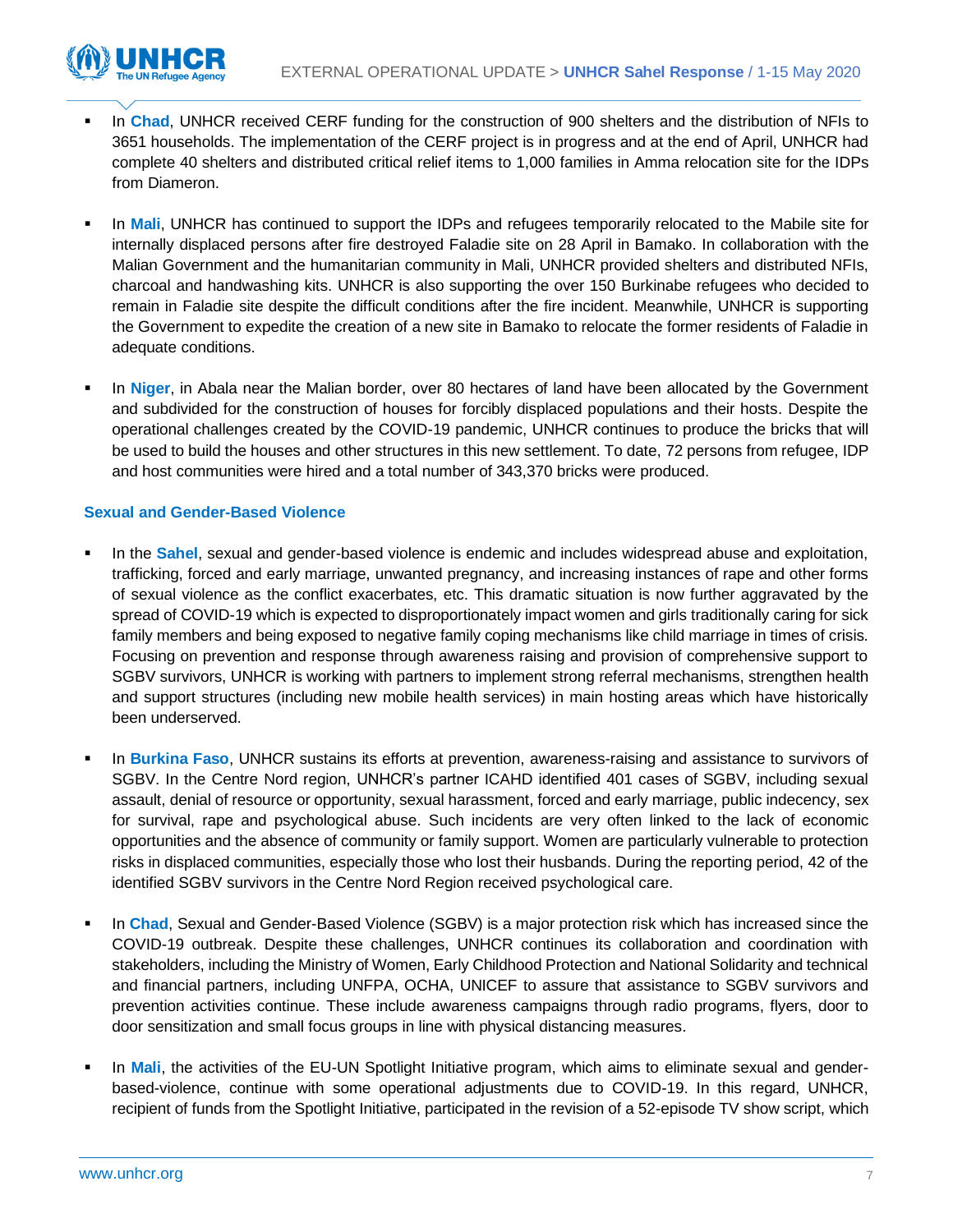

addresses the issue through exploring different themes, such as early marriage, female genital mutilation, sexual violence and abuse, sexual exploitation, etc. Additionally, UNHCR participated in drafting key messages on SGBV in times of COVID-19 for video campaigns featuring public figures.

- In **Mauritania**, UNHCR monitors SGBV incidents for any potential increase due to the confinement and curfew. The Operation is enhancing communications with both men and women on SGBV prevention and legal, safety, health, and psychosocial support.
- In **Niger**, in Intikane UNHCR conducted a series of awareness-raising activities on gender-based violence to which 826 persons participated including 255 men, 298 women, 145 girls and 128 boys.

### **Education**

The combined impact of insecurity and the spread of COVID-19 in the **Sahel** is particularly devastating on the education sector with school closures no longer restricted to conflict areas but generalized to the entire countries. The negative outcomes of prolonged school closures are likely to disproportionately impact displaced children, who not only see their education interrupted but also lose the safety offered by a school and get exposed to a higher risk of abuse, neglect, violence and exploitation. The situation is especially precarious for girls who are more at risk of permanently *A woman IDP affected by the floods received a complete NFI*  dropping out, exposing them to forced marriage. Ensuring continuity of education for displaced children and youth is challenging, especially in rural areas



*kit to make it easier for her and her family to settle in the new site in Kongoussi, Burkina Faso. © UNHCR T. Zinta Thianhoun*

where the digital divide will exacerbate inequality. In response, UNHCR has taken emergency measures to ensure displaced children and youth's access to safe distance learning alternatives, support health training for teachers and community awareness-raising activities on COVID-19 prevention measures while upgrading water and sanitation facilities in schools.

- In **Burkina Faso**, the Minister of National Education, Alphabetization and Promotion of National Languages announced on 8 May that the start of exams level classes this year has been postponed from 11 May to 1 June, while the reopening of all other classes initially planned on 25 May is postponed until further notice. Nevertheless, some universities reopened, such as the one in Dori which offers Bachelor and Master degrees.
- In Chad schools and universities remain closed in the country affecting over 100,000 refugees. In close collaboration with the Ministry of Education and all education partners, the COVID-19 education response plan was approved in late April. The plan aims at providing continuing education to all children through television, radio, the internet and paper-based material. Meanwhile the implementation of the Education Cannot Wait First Emergency Response Fund to improve the WASH conditions in refugee hosting camps, sites and villages has started. In the urban areas of N'Djamena and Abeche, refugee students are playing an active role in door to door COVID-19 awareness campaigns that reached 18,194 individuals (79% Chadians, 31% refugees). In camps, sites and villages, refugee teachers' incentives have been sustained, allowing them to continue to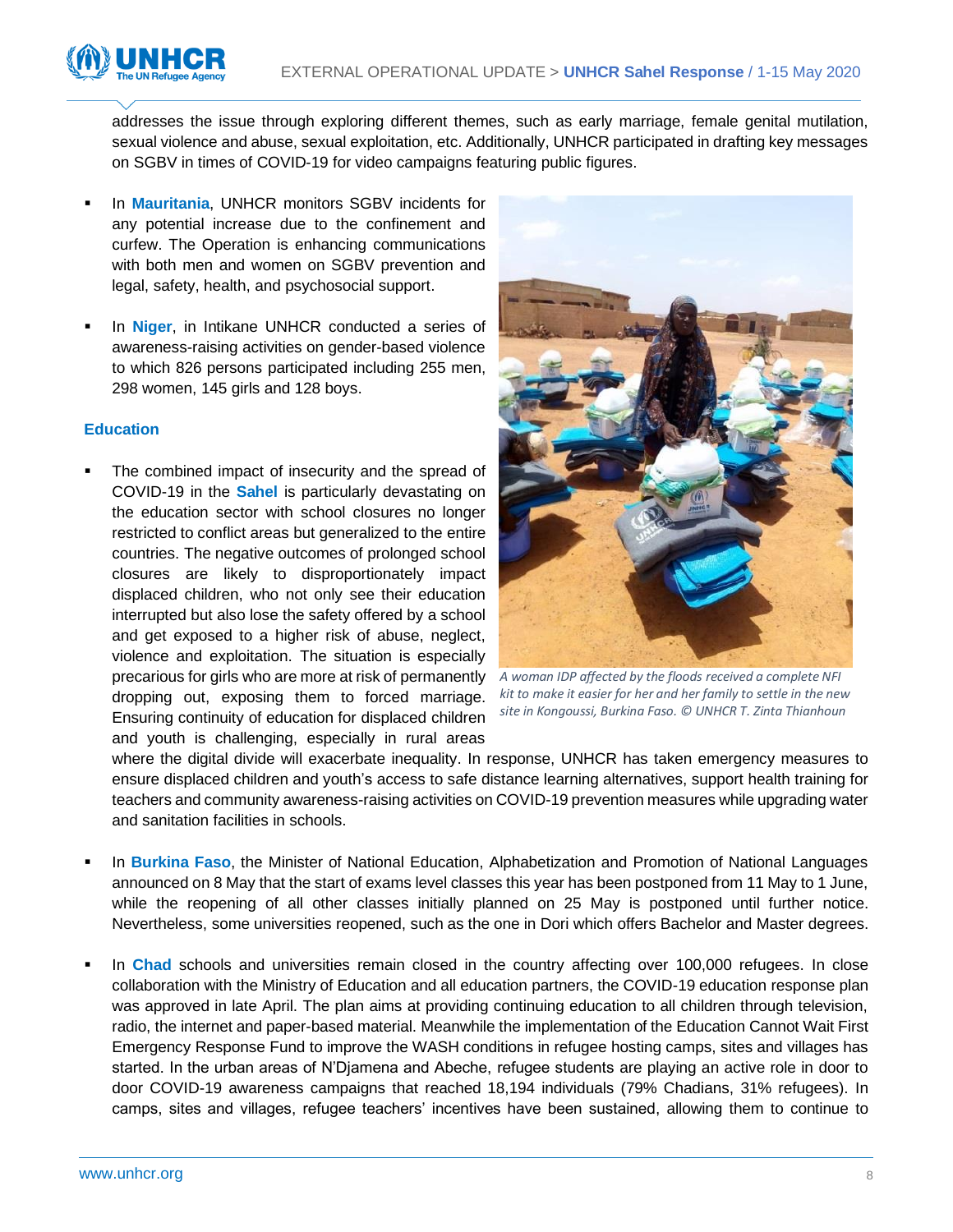

dispense lessons and assignments remotely, as well as provide home tutoring for students preparing national examinations. Refugee teachers are also highly involved in COVID-19 advocacy campaigns as well as home visits for protection monitoring of vulnerable children.

- In Mali, within the framework of implementing the project funded by Education Cannot Wait, UNHCR organized an internal meeting with the different field offices and sections to prepare the delivery and distribution of 5,500 solar powered radios for school-going age children benefitting from this project. Distributions in central and northern regions, targeted by this project, will start next week to allow 11,000 refugee, internally displaced and host community children have access to distance education programme broadcasting through national and community radios. Additionally, UNHCR contributed to the development of the Global Partnership for Education (GPE) accelerated funding proposal, amounting to USD 10 million, to support the COVID-19 response, which was submitted on 14 May to GPE.
- **In Mauritania**, teachers trained by UNHCR on distance education in Mbera camp last month are in turn sharing the methodologies with other teachers, with the support of Save the Children. Some classes have also resumed, using the WhatsApp platform based on techniques from the training.

### **Energy and Environment**

- The **Sahel** is one of the regions of the world most impacted by climate change, with the decrease in rainfalls and depletion of soils due to agricultural overexploitation and progressive deforestation of the original savannahs as a result of cutting firewood, bush fires and stray animals. To address this critical dimension of the regional crisis, UNHCR is adopting a do-no-harm approach and eco-friendly response aimed at strengthening community-based preparedness to prevent climate related forced displacement and promoting and supporting the use of clean energy, and plastic and waste collection in areas hosting displaced populations.
- In **Burkina Faso**, to reduce the use of firewood for domestic cooking and address the risk of deforestation in the Sahel, UNHCR and its partner AIRD refilled the gas bottles of 29 refugee households based in Dori and to Djibo. Following the same approach in **Niger**, UNHCR in cooperation with the NGO ADKOUL, has refilled 195 bottles of gas for refugee households.

### COORDINATION AND PARTNERSHIP

- In **Burkina Faso**, UNHCR coordinates the humanitarian response for the Malian refugees in close collaboration with the Government and other partners. As for the IDP response through the Cluster System, UNHCR is leading the Protection and Shelter/NFI Clusters. The Humanitarian Response Plan 2020, issued in March, is currently being revised. The COVID-19 response has provided another opportunity for UNHCR to collaborate with its partners through the working groups on community engagement and accountability to affected populations established respectively by the UNCT under the leadership of the RC and by the HCT coordinated by UNOCHA. Both groups aim at showcasing and coordinating stakeholders' interventions on community engagement and accountability. While collaborating to both groups, UNHCR has recommended closer coordination between them to avoid duplications.
- In Mauritania, in the context of COVID-19, the UN system has organized itself along pillars of the COVID-19 response in support of the government. UNHCR contributes to all pillars, especially in the region of the Hodh Echargui where the health sector relies largely on UNHCR's interventions.